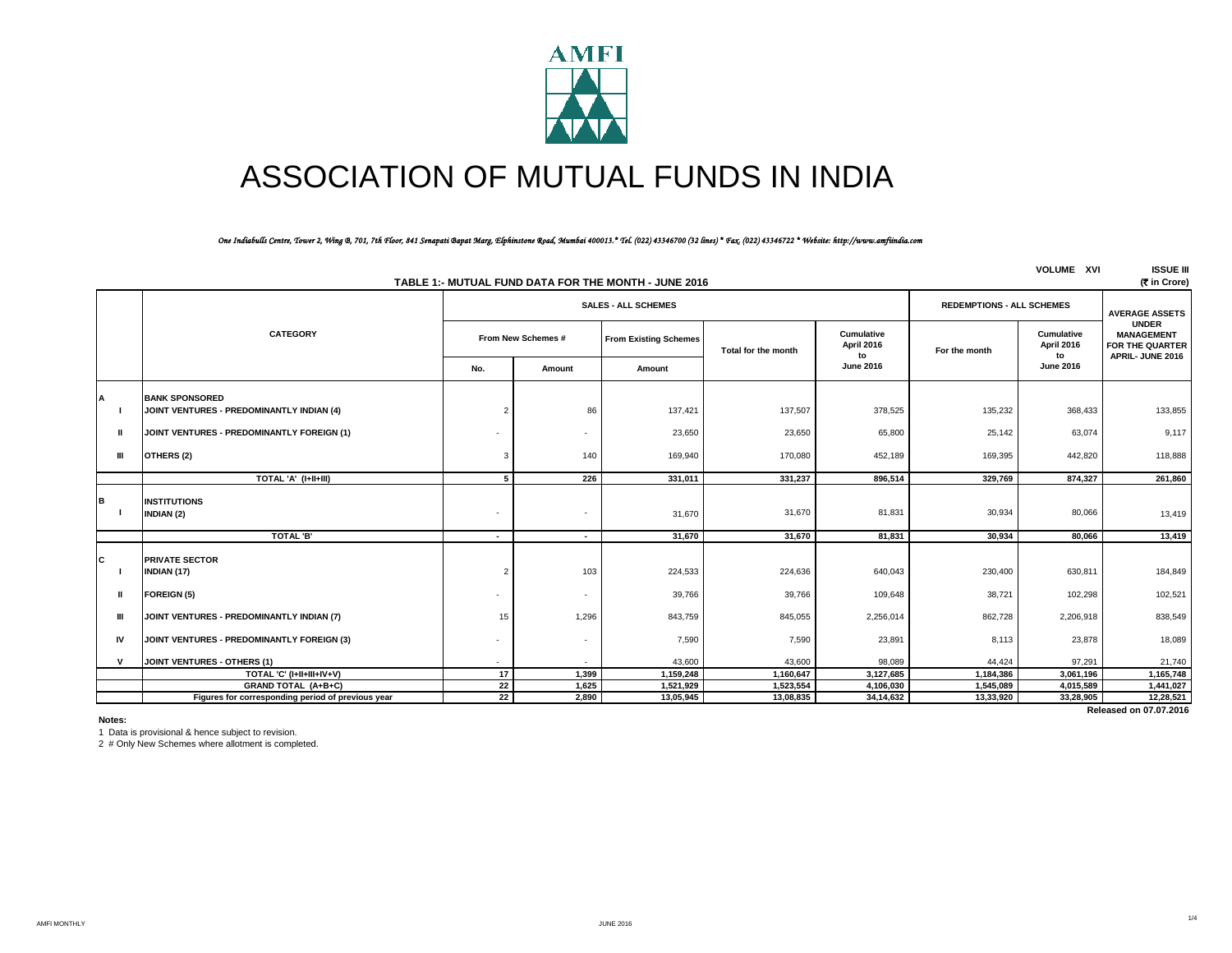## **TABLE 2:- SALES DURING THE MONTH OF JUNE 2016 - TYPE AND CATEGORY WISE 2.1 \*NEW SCHEMES LAUNCHED (ALLOTMENT COMPLETED)**

| (रैं in Crore)<br><b>2.1 *NEW SCHEMES LAUNCHED</b><br>(ALLOTMENT COMPLETED) |                      |          |                          |                  |                      |                      |                      |        |
|-----------------------------------------------------------------------------|----------------------|----------|--------------------------|------------------|----------------------|----------------------|----------------------|--------|
|                                                                             |                      | Open End |                          | <b>Close End</b> |                      | <b>Interval Fund</b> | <b>TOTAL</b>         |        |
|                                                                             | <b>No.of Schemes</b> | Amount   | <b>No.of Schemes</b>     | Amount           | <b>No.of Schemes</b> | Amount               | <b>No.of Schemes</b> | Amount |
| <b>INCOME</b>                                                               |                      |          | 19                       | 1,552            |                      |                      | 19                   | 1,552  |
| <b>INFRASTRUCTURE DEBT FUND</b>                                             |                      |          |                          |                  |                      |                      |                      |        |
| <b>EQUITY</b>                                                               |                      |          |                          | 42               |                      |                      |                      | 42     |
| <b>BALANCED</b>                                                             |                      |          |                          |                  |                      |                      |                      |        |
| <b>LIQUID/MONEY MARKET</b>                                                  |                      |          |                          |                  |                      |                      |                      |        |
| <b>GILT</b>                                                                 |                      |          |                          |                  |                      |                      |                      |        |
| <b>IELSS - EQUITY</b>                                                       |                      |          |                          |                  |                      |                      |                      |        |
| <b>GOLD ETF</b>                                                             |                      |          |                          |                  |                      |                      |                      |        |
| <b>OTHER ETFS</b>                                                           |                      | 31       |                          |                  |                      |                      |                      | 31     |
| <b>FUND OF FUNDS INVESTING</b>                                              |                      |          |                          |                  |                      |                      |                      |        |
| <b>OVERSEAS</b>                                                             |                      |          | $\overline{\phantom{0}}$ |                  |                      |                      |                      |        |
| <b>TOTAL</b>                                                                |                      | 31       | 20                       | 1,594            |                      |                      | 22                   | 1,625  |

## **\*NEW SCHEMES LAUNCHED :**

| <b>OPEN END OTHER ETFs :</b> | <b>ICICI Prudential NV20 ETF and SBI - ETF 10 Year Gilt</b>                                                                                                                                                                                                                                                                                                                                                                                                                                                                                                                                                                                                                                                                      |
|------------------------------|----------------------------------------------------------------------------------------------------------------------------------------------------------------------------------------------------------------------------------------------------------------------------------------------------------------------------------------------------------------------------------------------------------------------------------------------------------------------------------------------------------------------------------------------------------------------------------------------------------------------------------------------------------------------------------------------------------------------------------|
| <b>CLOSE END INCOME :</b>    | Birla Sun Life Dual Advantage Fund - Series I; DSP BlackRock FMP - Series 196 -37M; HDFC FMP 1113D June 2016 (1) - Series 36, 1127D June 2016 (1) - Series 36 and 1128D<br>June 2016 (1) - Series 36; ICICI Prudential Capital Protection Oriented Fund Series X 1235 Days Plan A, ICICI Prudential FMP Series 79 - 1140 Days Plan D and 1130 Days Plan E;<br>Kotak Capital Protection Oriented Scheme Series 4; Reliance Dual Advantage Fixed Tenure Fund IX - Plan D, Reliance Fixed Horizon Fund XXX Series 20, XXXI Series 1, Series 2<br>and Series 4; SBI Debt Fund Series B-41 (1100 Days); Sundaram Fixed Term Plan -HM; UTI Fixed Term Income Fund Series XXIV- XIV (1831 Days), XV (1099 Days) and XVII (1098<br>Days) |
| <b>ICLOSE END EQUITY :</b>   | <b>ICICI Prudential India Recovery Fund Series 7</b>                                                                                                                                                                                                                                                                                                                                                                                                                                                                                                                                                                                                                                                                             |

| <b>2.2 EXISTING SCHEMES</b>      |                          |                          |                          |                  |                          |                      |                      |              |  |
|----------------------------------|--------------------------|--------------------------|--------------------------|------------------|--------------------------|----------------------|----------------------|--------------|--|
|                                  |                          | Open End                 |                          | <b>Close End</b> |                          | <b>Interval Fund</b> |                      | <b>TOTAL</b> |  |
|                                  | <b>No.of Schemes</b>     | Amount                   | <b>No.of Schemes</b>     | Amount           | <b>No.of Schemes</b>     | Amount               | <b>No.of Schemes</b> | Amount       |  |
| <b>INCOME</b>                    | 259                      | 47,892                   | 1,385                    |                  | 73                       | 117                  | 1,717                | 48,009       |  |
| <b>IINFRASTRUCTURE DEBT FUND</b> | $\overline{\phantom{0}}$ |                          |                          |                  |                          |                      |                      |              |  |
| <b>IEQUITY</b>                   | 317                      | 13,163                   | 96                       |                  |                          |                      | 413                  | 13,163       |  |
| <b>BALANCED</b>                  | 28                       | 3,493                    |                          |                  |                          |                      | 28                   | 3,493        |  |
| <b>LIQUID/MONEY MARKET</b>       | 52                       | 1,453,278                |                          |                  |                          |                      | 52                   | 1,453,278    |  |
| <b>IGILT</b>                     | 4                        | 979                      |                          |                  |                          |                      | 41                   | 979          |  |
| <b>IELSS - EQUITY</b>            | 42                       | 753                      | 18                       |                  |                          |                      | 60                   | 753          |  |
| <b>IGOLD ETF</b>                 | 13                       | $\overline{\phantom{a}}$ | $\overline{\phantom{0}}$ |                  | $\overline{\phantom{a}}$ |                      | 13 <sub>1</sub>      |              |  |
| <b>OTHER ETFS</b>                | 46                       | 2,228                    | $\overline{\phantom{0}}$ |                  |                          |                      | 46                   | 2,228        |  |
| <b>IFUND OF FUNDS INVESTING</b>  | 29                       | 26                       | $\overline{\phantom{0}}$ |                  | $\overline{\phantom{a}}$ |                      | 29                   | 26           |  |
| <b>OVERSEAS</b>                  |                          |                          |                          |                  |                          |                      |                      |              |  |
| <b>TOTAL</b>                     | 827                      | 1,521,812                | 1,506                    |                  | 73                       | 117                  | 2406                 | 1,521,929    |  |

| <b>2.3 TOTAL OF ALL SCHEMES</b>                    |                      |           |                      |                  |                      |                          |                      |              |  |
|----------------------------------------------------|----------------------|-----------|----------------------|------------------|----------------------|--------------------------|----------------------|--------------|--|
|                                                    |                      | Open End  |                      | <b>Close End</b> |                      | <b>Interval Fund</b>     |                      | <b>TOTAL</b> |  |
|                                                    | <b>No.of Schemes</b> | Amount    | <b>No.of Schemes</b> | Amount           | <b>No.of Schemes</b> | Amount                   | <b>No.of Schemes</b> | Amount       |  |
| <b>INCOME</b>                                      | 259                  | 47,892    | 1,404                | 1,552            | 73                   | 117                      | 1.736                | 49,561       |  |
| <b>INFRASTRUCTURE DEBT FUND</b>                    |                      |           |                      |                  |                      |                          |                      |              |  |
| <b>EQUITY</b>                                      | 317                  | 13,163    | 97                   | 42               |                      |                          | 414                  | 13,205       |  |
| <b>BALANCED</b>                                    | 28                   | 3,493     |                      |                  |                      | $\overline{\phantom{a}}$ | 28                   | 3,493        |  |
| <b>LIQUID/MONEY MARKET</b>                         | 52                   | 1,453,278 |                      |                  |                      | $\overline{\phantom{a}}$ | 52                   | 1,453,278    |  |
| <b>IGILT</b>                                       | 41                   | 979       |                      |                  |                      |                          | 41                   | 979          |  |
| <b>IELSS - EQUITY</b>                              | 42                   | 753       | 18                   |                  |                      | $\overline{\phantom{a}}$ | 60                   | 753          |  |
| <b>GOLD ETF</b>                                    | 13                   |           |                      |                  |                      |                          | 13                   |              |  |
| <b>OTHER ETFS</b>                                  | 48                   | 2,259     |                      |                  |                      |                          | 48                   | 2,259        |  |
| <b>IFUND OF FUNDS INVESTING</b><br><b>OVERSEAS</b> | 29                   | 26        |                      |                  |                      | $\overline{\phantom{a}}$ | 29                   | 26           |  |
| <b>TOTAL</b>                                       | 829                  | 1,521,843 | 1,526                | 1,594            | 73                   | 117                      | 2428                 | 1,523,554    |  |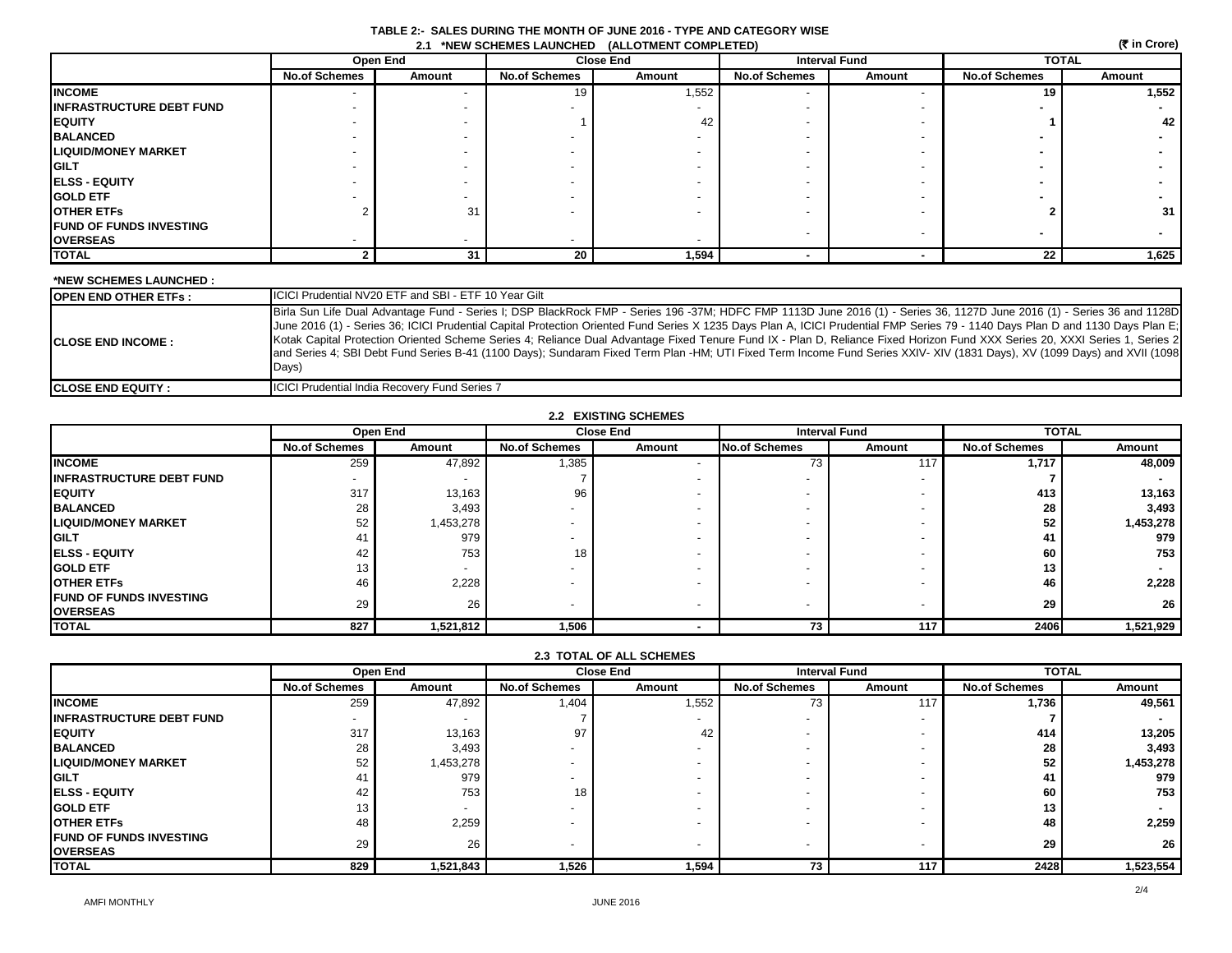#### **Table 3:-**

## **REDEMPTIONS / REPURCHASES DURING THE MONTH OF JUNE 2016**

| <u>REDEMETIONS / REFURSIASES DURING THE MONTH OF JUNE ZUTV</u><br>(₹ in Crore)<br><b>CATEGORY &amp; TYPE WISE</b> |           |                          |                          |              |                                         |                                                                       |                                                                 |  |
|-------------------------------------------------------------------------------------------------------------------|-----------|--------------------------|--------------------------|--------------|-----------------------------------------|-----------------------------------------------------------------------|-----------------------------------------------------------------|--|
|                                                                                                                   | Open End  | <b>Close End</b>         | <b>Interval Fund</b>     | <b>TOTAL</b> | Net Inflow / (Outflow)<br>For the Month | Net Inflow / (Outflow)<br>For the Year to Date<br><b>Current Year</b> | Net Inflow / (Outflow)<br>For the Month<br><b>Previous Year</b> |  |
| <b>INCOME</b>                                                                                                     | 46,831    | 813                      | 220                      | 47,864       | 1,697                                   | 38,833                                                                | 7,556                                                           |  |
| <b>INFRASTRUCTURE DEBT FUND</b>                                                                                   |           |                          |                          |              |                                         |                                                                       | 230                                                             |  |
| <b>EQUITY</b>                                                                                                     | 13,250    |                          | $\overline{\phantom{a}}$ | 13,250       | (45)                                    | 8,257                                                                 | 32,255                                                          |  |
| <b>BALANCED</b>                                                                                                   | 1,091     | $\overline{\phantom{a}}$ | $\overline{\phantom{a}}$ | 1,091        | 2,402                                   | 3,742                                                                 | 6,804                                                           |  |
| <b>LIQUID/MONEY MARKET</b>                                                                                        | 1,480,125 |                          |                          | 1,480,125    | (26, 847)                               | 38,065                                                                | 38,605                                                          |  |
| GILT                                                                                                              | 972       | -                        | $\overline{\phantom{a}}$ | 972          |                                         | (1,202)                                                               | 760                                                             |  |
| <b>ELSS - EQUITY</b>                                                                                              | 372       | 16                       | $\blacksquare$           | 388          | 365                                     | 1,222                                                                 | 678                                                             |  |
| <b>GOLD ETFS</b>                                                                                                  | 80        | $\overline{\phantom{0}}$ | $\overline{\phantom{a}}$ | 80           | (80)                                    | (228)                                                                 | (231)                                                           |  |
| <b>OTHER ETFS</b>                                                                                                 | 1,250     | $\overline{\phantom{a}}$ |                          | 1,250        | 1,009                                   | 1,846                                                                 | (840)                                                           |  |
| <b>FUND OF FUNDS INVESTING</b><br><b>OVERSEAS</b>                                                                 | 69        | $\overline{\phantom{a}}$ | $\blacksquare$           | 69           | (43)                                    | (94)                                                                  | (90)                                                            |  |
| <b>TOTAL</b>                                                                                                      | 1,544,040 | 829                      | 220                      | 1,545,089    | (21, 535)                               | 90,441                                                                | 85,727                                                          |  |

## **Table 4:-**

## **ASSETS UNDER MANAGEMENT AS ON JUNE 30, 2016 CATEGORY & TYPE WISE**

| <b>CATEGORY &amp; TYPE WISE</b>                   |           |                  |                          |              |            |  |  |
|---------------------------------------------------|-----------|------------------|--------------------------|--------------|------------|--|--|
|                                                   | Open End  | <b>Close End</b> | <b>Interval Fund</b>     | <b>TOTAL</b> | % to Total |  |  |
| <b>INCOME</b>                                     | 459,673   | 150.449          | 7,181                    | 617,303      | 45         |  |  |
| <b>INFRASTRUCTURE DEBT FUND</b>                   |           | 1.768            |                          | 1,768        | @          |  |  |
| <b>EQUITY</b>                                     | 363.170   | 18,549           | $\overline{\phantom{0}}$ | 381,719      | 28         |  |  |
| <b>BALANCED</b>                                   | 45,992    |                  | $\overline{\phantom{0}}$ | 45,992       | 3          |  |  |
| <b>LIQUID/MONEY MARKET</b>                        | 244.129   | -                | -                        | 244,129      | 18         |  |  |
| <b>GILT</b>                                       | 15,568    |                  |                          | 15,568       |            |  |  |
| <b>ELSS - EQUITY</b>                              | 43,439    | 3.054            |                          | 46,493       |            |  |  |
| <b>GOLD ETF</b>                                   | 6,645     |                  |                          | 6,645        |            |  |  |
| <b>OTHER ETFS</b>                                 | 19.159    | -                | $\overline{\phantom{0}}$ | 19,159       |            |  |  |
| <b>FUND OF FUNDS INVESTING</b><br><b>OVERSEAS</b> | 1.971     | -                | $\overline{\phantom{a}}$ | 1,971        | @          |  |  |
| <b>TOTAL</b>                                      | 1,199,746 | 173,820          | 7,181                    | 1,380,747    | 100        |  |  |

**@ Less than 1 %.**

| (₹ in Crore)<br>DATA ON FUND OF FUNDS (DOMESTIC) - JUNE 2016<br>Table 5:- |                |              |                   |                                                             |                                                                   |
|---------------------------------------------------------------------------|----------------|--------------|-------------------|-------------------------------------------------------------|-------------------------------------------------------------------|
|                                                                           | No. of Schemes | <b>Sales</b> | <b>Redemption</b> | Assets under<br><b>Management</b><br>as on<br>June 30, 2016 | <b>Average Assets under</b><br><b>Management for the</b><br>Month |
| <b>Fund of Funds</b>                                                      | 41             | 89           | <b>140</b>        | 5.487                                                       | 5,425                                                             |

## **Note :**

1. Fund of Funds is a scheme wherein the assets are invested in the existing schemes of mutual funds and hence, the figures indicated herein are included in tables 1 to 4. Data on fund of funds is given for information only.